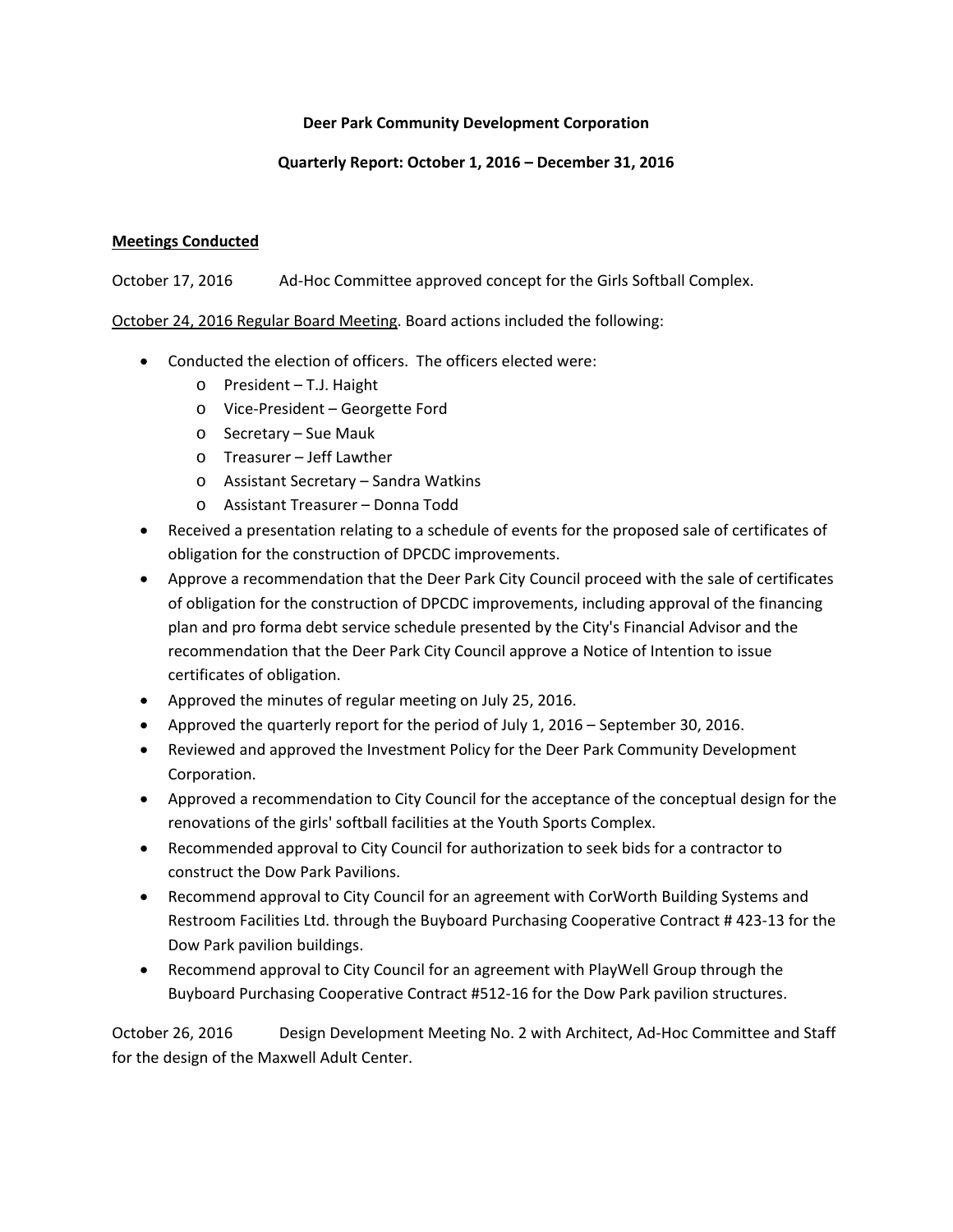November 8, 2016 Ad‐Hoc Committee met with Public Works approved revised concept design for Soccer Complex with Halff.

November 15, 2016 Ad‐Hoc Committee met with contractor and architects to review bids after the required changes for permitting on the revised plans for Spencerview.

November 29, 2016 Ad‐Hoc Committee met with Halff on 50% design development plans for the Soccer Complex.

 Ad‐Hoc Committee met with Halff on revised concept design for the Girls Softball Renovation project.

December 5, 2016 Staff met with the Public Works Department to assist with the design and coordination of the city hall parking lot expansion and the Dow Park Pavilion Project.

December 8, 2016 Ad‐Hoc Committee and Engineering reviewed the 75% Construction Documents (CD's) for the Dow Park Pavilion from the architects and vendor(s).

December 13, 2016 Ad-Hoc Committee, Fire Marshall and Public Works Department received the 100% Design Development plans of the Soccer Complex for review from Halff.

December 15, 2016 Spencerview Project Construction Meeting with Ad‐Hoc Committee and T.F. Harper.

December 19, 2016 Ad-Hoc Committee and Public Works Department received a proposed concept for the parking lot at Maxwell Center for review from Halff.

December 21, 2016 Ad‐Hoc Committee reviewed the preliminary Design Development documents of the Maxwell Adult Center from the Architects.

### **Financial**

### **Debt Issued To‐Date**

- \$9,450,000 Certificates of Obligation, Series 2016 issued February 16, 2016 through a private placement to Wells Fargo Bank via a competitive bidding process
- In an agreement between the City of Deer Park and the DPCDC, the City agreed to issue and sell certificates and the DPCDC agreed to make payments to the City in amounts sufficient to pay the principal of and interest on the certificates

### **Deer Park Community Development Corporation (Fund 85)**

*This fund records the sales tax revenues, operating expenditures, including bond issuance costs, and debt service payments.*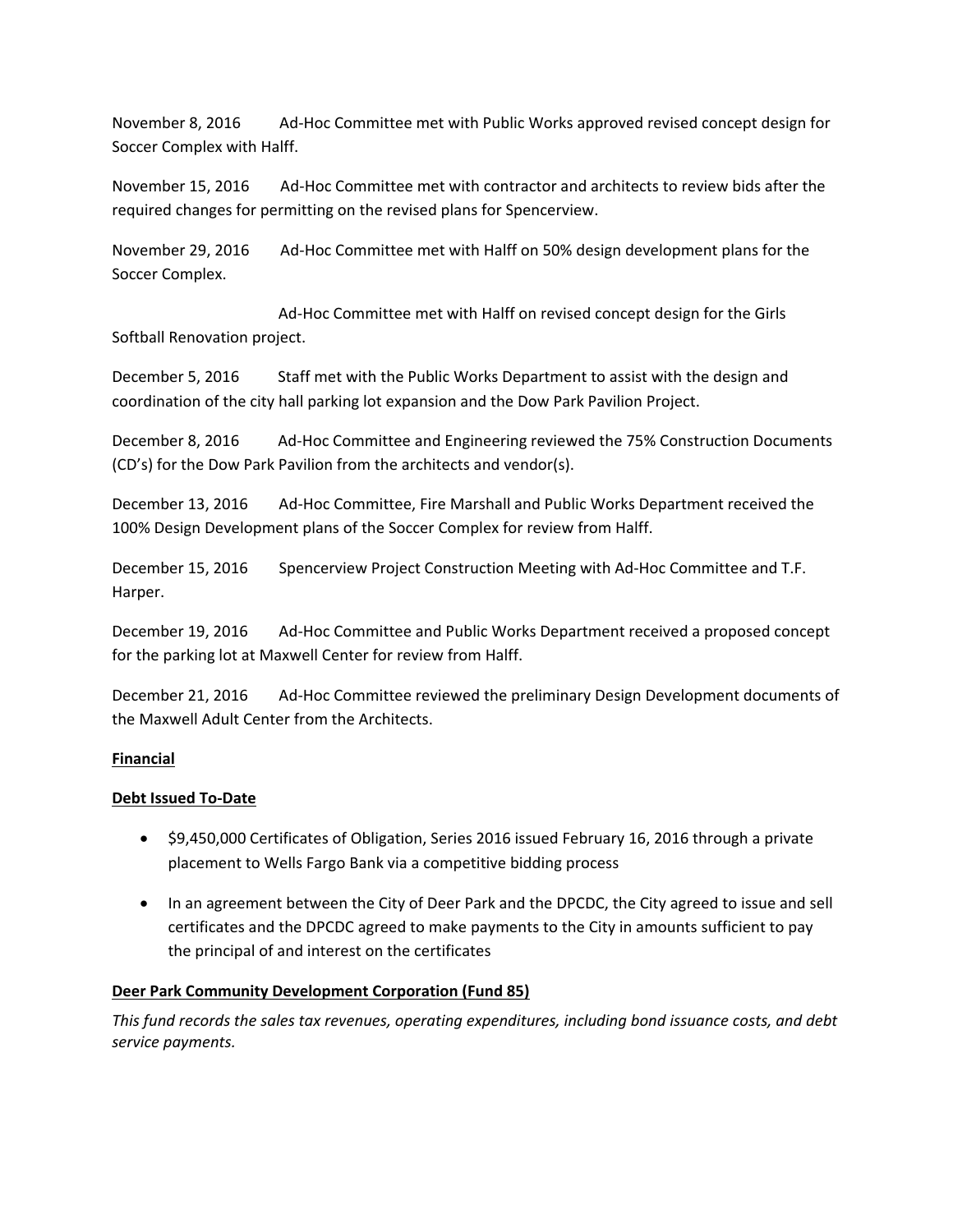#### **Revenues:**

- Sales & Use Tax Revenues: 1Q (12/31/16) = \$260,601.69 *Total Fiscal YTD = \$260,601.69*
- Investment Revenue:

1Q (12/31/15) = \$311.91 *Total Fiscal YTD = \$311.91*

*Total Fiscal YTD Revenues as of 12/31/16: \$260,913.60 (preliminary and unaudited)*

### **Expenditures:**

Pay‐As‐You‐Go – Dow Park:

1Q (12/31/16) = \$17,474.26 *Total Fiscal YTD = \$17,474.26*

*Total Fiscal YTD Expenditures as of 12/31/16: \$17,474.26 (preliminary and unaudited)*

### **Bond Fund – Series 2016 CO's (Fund 23)**

This fund records the bond proceeds and capital project expenditures, including pay-as-you-go funding *and projects.*

### **Revenues:**

Intergovernmental Revenue *(Pay‐As‐You‐Go Funding)*:

1Q (12/31/16) = \$17,474.26

*Total Fiscal YTD = \$17,474.26*

Investment Revenue:

 $1Q(12/31/16) = $9,295.73$ 

*Total Fiscal YTD = \$9,295.73*

*Total Fiscal YTD Revenues as of 12/31/16: \$26,769.99 (preliminary and unaudited)*

### **Expenditures:**

• Buildings:

1Q (12/31/16) = \$201,620.00